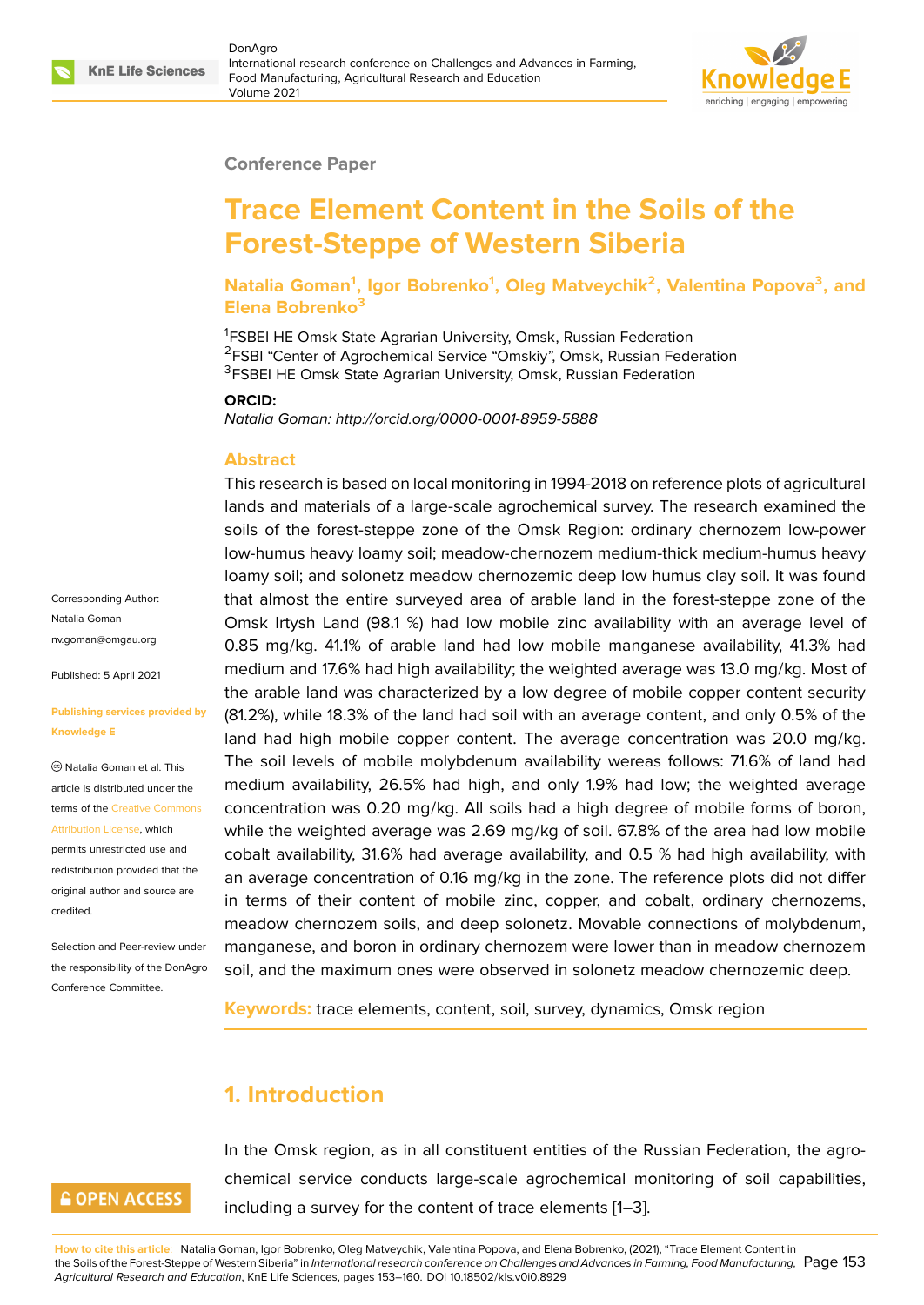The agrochemical survey of arable land in the forest-steppe zone of the Omsk Irtysh Land makes it possible to analyze and assess the reserves of available forms of such trace elements like Zn, Mn, Cu, Mo, B, Co [4,5.6].

Trace elements are important for plant life, acting as a mandatory factor for increasing effective soil fertility and improving the size and quality of crop yields of agricultural crops [7,8.9]. Trace elements in combination with macronutrients are necessary to create an optimal ratio of chemical elements of plant nutrition in the soil, which causes their normal growth and development, and also improves stability to external impact factors. At the same time, the availability of agricultural crops with nutrients, including trace elements, is determined mainly by their reserves in soils [10–12].

The subject of studying the trace element composition of soils in the forest-steppe zone of the Omsk region was:

- 3.1. ordinary chernozem;
- 3.2. meadow-chernozem soil
- 3.3. meadow chernozemic solonetz

The research purpose is to identify patterns of changes in the content of mobile trace elements in arable soils of the forest-steppe of the Omsk region.

## **2. Methods and Equipment**

The research is based on the results of local monitoring in 1994-2018 on reference plots of agricultural lands. The objects of research were the soils of the forest-steppe zone of the Omsk Region: ordinary chernozem low-power low-humus heavy loamy soil ( JV Druzhba, Gorky district); meadow-chernozem medium-thick medium-humus heavy loamy soil (APC Pushkinsky in the Omsk region); solonetz meadow chernozemic deep low humus clay soil (Yuryevskoye LLC, Kormilovsky district). We also used materials of a large-scale agrochemical survey conducted by the Omsk Agrochemical Service Center and the Tarskaya Agrochemical Service Station. Moving forms of trace elements in the soil were determined by the atomic absorption method (extract: acetate-ammonium buffer pH 4.8).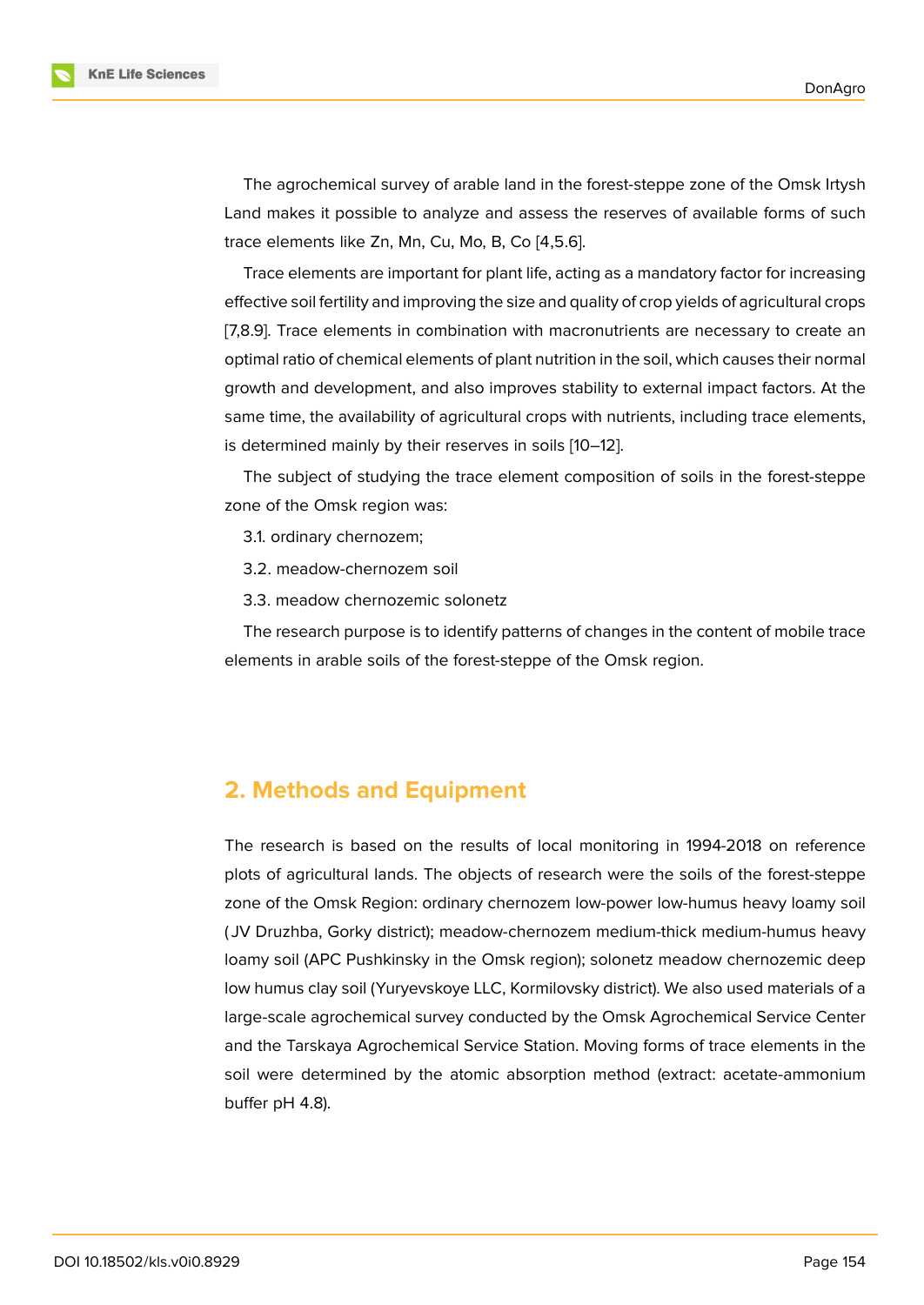

# **3. Results**

The agrochemical survey of arable land in the forest-steppe zone of the Omsk Irtysh Land makes it possible to analyze and assess the reserves of available forms of such trace elements like Zn, Mn, Cu, Mo, B, Co [table 01, 02].

TABLE 1: Area distribution of arable land in the forest-steppe zone of the Omsk Irtysh Land by the availability of trace elements (as of 31.12.2018)

| Element                | Surveyed area,<br>thousand ha | Level of security |               |                |      |                |       |  |
|------------------------|-------------------------------|-------------------|---------------|----------------|------|----------------|-------|--|
|                        |                               | low               |               | average        |      | high           |       |  |
|                        |                               | thousand<br>ha    | %             | thousand<br>ha | %    | thousand<br>ha | %     |  |
| Zinc                   | 934.5                         | 899.1             | 96.2          | 35.3           | 3.8  | 0.1            | 0.0   |  |
| Manganese              | 934.5                         | 267.4             | 28.6          | 481.5          | 51.5 | 185.5          | 19.9  |  |
| Copper                 | 934.5                         | 749.8             | 80.2          | 175.8          | 18.8 | 9.0            | 1.0   |  |
| Molybdenum             | 451.9                         | 8.8               | 1.9           | 282.4          | 62.5 | 160.7          | 35.6  |  |
| Boron                  | 451.9                         | 0.0               | 0.0           | 0.0            | 0.0  | 451.9          | 100.0 |  |
| Cobalt                 | 934.5                         | 617.2             | 66.0          | 309.0          | 33.1 | 8.3            | 0.9   |  |
| Southern forest-steppe |                               |                   |               |                |      |                |       |  |
| Zinc                   | 1093.4                        | 1090.7            | 99.8          | 2.5            | 0.2  | 0.2            | 0.0   |  |
| Manganese              | 1093.4                        | 566.5             | 51.8          | 356.0          | 32.6 | 170.9          | 15.6  |  |
| Copper                 | 1093.4                        | 897.8             | 82.1          | 194.6          | 17.8 | 1.0            | 0.1   |  |
| Molybdenum             | 1093.4                        | 21.3              | 1.9           | 823.7          | 75.3 | 248.4          | 22.7  |  |
| <b>Boron</b>           | 1093.4                        | 0.0               | 0.0           | 0.0            | 0.0  | 1093.4         | 100.0 |  |
| Cobalt                 | 1093.4                        | 758.6             | 69.4          | 332.2          | 30.4 | 2.6            | 0.2   |  |
|                        |                               |                   | forest-steppe |                |      |                |       |  |
| Zinc                   | 2027.9                        | 1989.8            | 98.1          | 37.8           | 1.9  | 0.3            | 0.0   |  |
| Manganese              | 2027.9                        | 833.9             | 41.1          | 837.5          | 41.3 | 356.5          | 17.6  |  |
| Copper                 | 2027.9                        | 1647.6            | 81.2          | 370.3          | 18.3 | 10.0           | 0.5   |  |
| Molybdenum             | 1545.3                        | 30.1              | 1.9           | 1106.1         | 71.6 | 409.1          | 26.5  |  |
| Boron                  | 1545.3                        | 0.0               | 0.0           | 0.0            | 0.0  | 1545.3         | 100.0 |  |
| Cobalt                 | 2027.9                        | 1375.8            | 67.8          | 641.2          | 31.6 | 10.9           | 0.5   |  |

TABLE 2: Content of mobile forms of trace elements in the soils of the forest-steppe zone of the Omsk Irtysh Land, mg/kg of soil (as of 31.12.2018)

| No. | Content | Zn        | Mn                  | Cu            | Mo            | B         | Co            |
|-----|---------|-----------|---------------------|---------------|---------------|-----------|---------------|
|     | Min     |           | 0.04-0.10 1.70-2.00 | $0.06 - 0.07$ | $0.04 - 0.07$ | 0.88-1.01 | $0.04 - 0.05$ |
|     | Max     | 7.10-7.64 | $110 - 113$         | $0.72 - 0.80$ | 1.00-1.60     | 20.0-20.3 | 1.70-1.90     |
| 3   | Average | 0.85      | 13.00               | 0.20          | 0.20          | 2.69      | 0.16          |

It is established that almost the entire surveyed area of arable land (1989.8 thousand ha, 98.1 %) has a low degree of mobile zinc availability, the average content is 37.8 thousand ha (1.9 %), and the high content is only 0.3 thousand ha. At the same time, the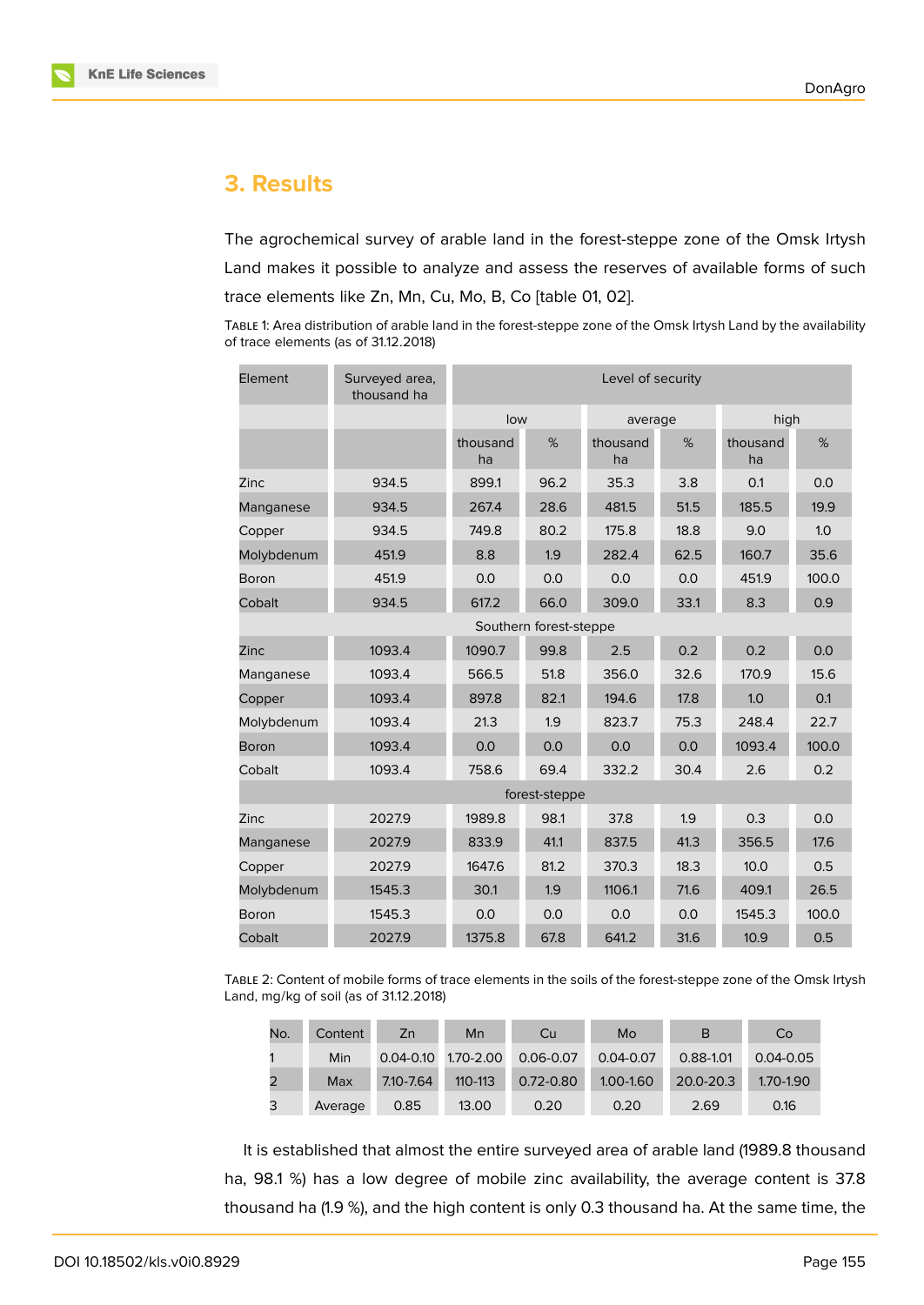

concentration of mobile zinc in the soil varies from 0.04-0.1 mg/kg to 7.1-7.64 mg/kg of soil, with an average level of 0.85 mg/kg in the zone.

The availability of mobile manganese in soils varies from low to high: 833.9 thousand ha of arable land (41.1 %) is low, 837.5 thousand ha (41.3 %) is medium, and 356.5 thousand ha (17.6 %) is high. This indicator ranges from 1.7-2.0 mg/kg to 110.0-112.9 mg/kg of soil, and the weighted average is 13.0 mg/kg.

According to the mobile copper content, most of the arable land area of the foreststeppe zone of the Omsk Irtysh Land is characterized by a low degree of security (1647.6 thousand ha, 81.2 % of the surveyed arable land area). Soils with an average content of this element occupy 18.3% of the surveyed arable land (370.3 thousand ha), and with a high content – only 0.5 % of arable land (10 thousand ha), the average concentration is 20.0 mg/kg.

The soils of the forest-steppe zone are characterized mainly by an average and high level of mobile molybdenum availability. The surveyed arable land area 1545.3 thousand ha, 1106.1 thousand ha or 71.6 % is medium, 409.1 thousand ha (26.5 %) is high, and only 30.1 thousand ha (1.9 %) is low. The weighted average concentration is 0.20 mg/kg of soil.

According to the content of boron mobile forms, all soils are characterized by a high degree of security. It ranges from 0.88-1.01 mg/kg to 20.00-20.30 mg/kg of soil, with a weighted average of 2.69 mg/kg of soil.

The low level of mobile cobalt availability is 1375.8 thousand ha or 67.8% of the surveyed area, the average – 641.2 thousand ha (31.6 %), and the high – 10.9 thousand ha (0.5 %). Its concentration in the arable land soils in the forest-steppe zone varies from 0.04 to 1.7-1.9 mg/kg and the average for the zone is 0.16 mg/kg.

The study of the results of changes revealed the dependence of trace element reserves on soil types and their zonal location. The soil cover of the forest-steppe zone of the Omsk Irtysh Land is particularly diverse, which in combination with climatic conditions determines the nature and direction of biochemical transformations of trace elements in the soil, their mobility degree, and availability to plants. Therefore, to regulate the optimal nutrition of agricultural crops with trace elements, it is necessary to have quantitative characteristics of the reserves of available substances in the soil. According to long-term agrochemical monitoring of reference plots reveal the dynamics of the changes of trace element content in the main types of agricultural soil foreststeppe zone of Omsk Irtysh Land (table. 03).

The share of mobile zinc compounds in the arable soil horizon was at a low level of security, but analysis of the results of the multi-year cycle of observations shows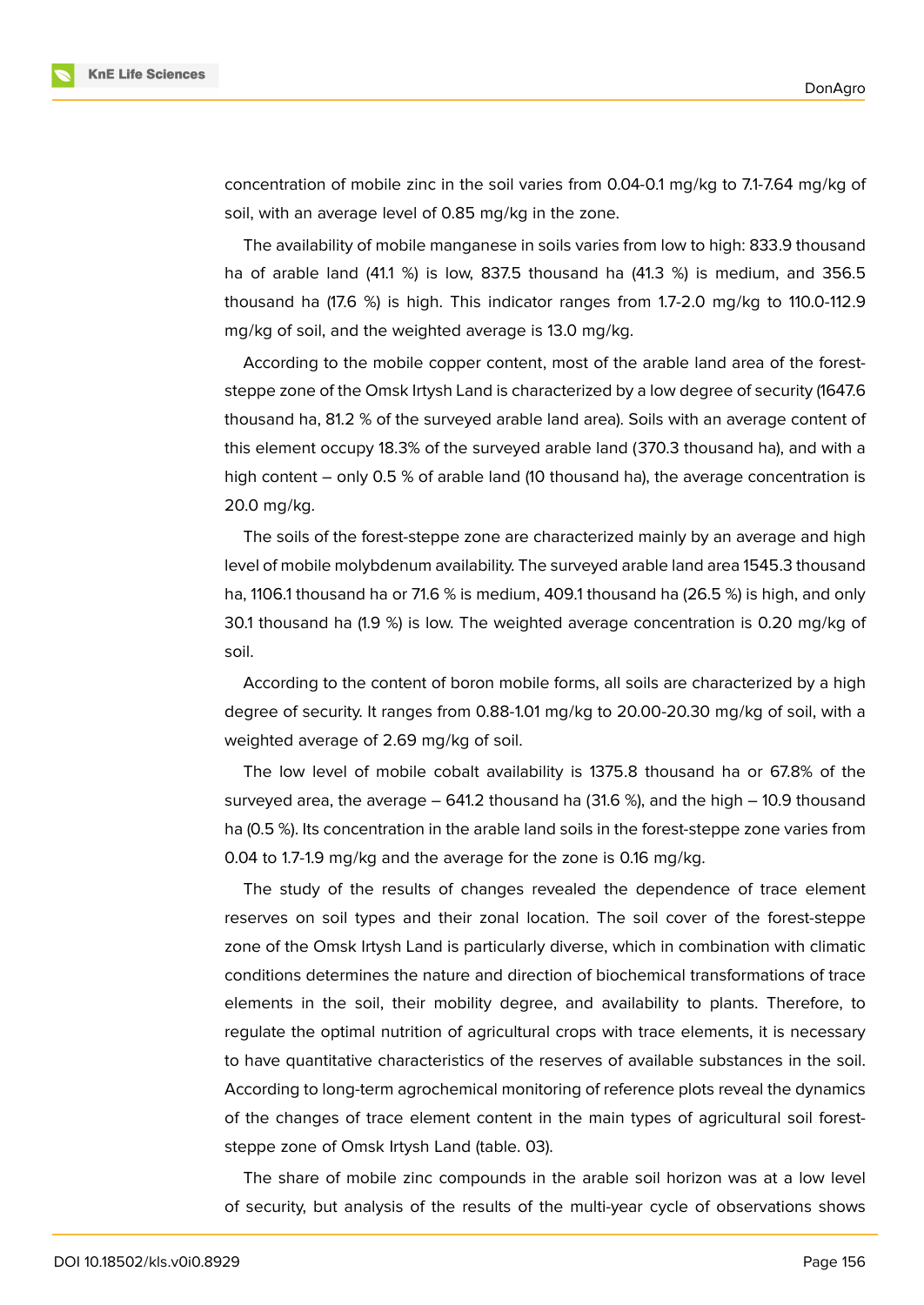a gradual increase in concentration in the soil. In general, the content of mobile zinc has increased: in ordinary chernozem it increased from 0.43 (1994-1998) to 0.48 mg/kg of soil (2014-2018); in meadow-chernozem soil - from 0.44 to 0.59 mg/kg of soil; in deep solonetz - from 0.36 to 0.41 mg/kg of soil. This may result from the decrease in mobile phosphorous content in these soils due to the lack of fertiliser application. And according to some scientists, the increase in the content of mobile phosphorus has a negative impact on the concentration of mobile zinc in the soil and, conversely, because of the formation of insoluble zinc compounds in the presence of phosphates [13–15].

TABLE 3: Content of mobile forms of trace elements in the arable soil horizon of reference areas of the forest-steppe zone of the Omsk Irtysh Land, mg/kg of soil (1994-2018)

| Years of<br>research                            | Zn   | Mn    | Cu   | Mo   | B    | Co   |  |  |  |
|-------------------------------------------------|------|-------|------|------|------|------|--|--|--|
| Ordinary low-power low-humus chernozem          |      |       |      |      |      |      |  |  |  |
| 1994-1998                                       | 0.43 | 7.06  | 0.13 | 0.17 | 2.12 | 0.13 |  |  |  |
| 1999-2003                                       | 0.39 | 7.20  | 0.15 | 0.19 | 2.14 | 0.13 |  |  |  |
| 2004-2008                                       | 0.37 | 7.13  | 0.12 | 0.18 | 2.16 | 0.11 |  |  |  |
| 2009-2013                                       | 0.49 | 7.02  | 0.13 | 0.18 | 2.12 | 0.11 |  |  |  |
| 2014-2018                                       | 0.48 | 7.01  | 0.13 | 0.17 | 2.11 | 0.12 |  |  |  |
| Average                                         | 0.43 | 7.08  | 0.13 | 0.18 | 2.13 | 0.11 |  |  |  |
| Meadow-chernozem medium-power medium humus soil |      |       |      |      |      |      |  |  |  |
| 1994-1998                                       | 0.44 | 8.13  | 0.13 | 0.23 | 2.41 | 0.12 |  |  |  |
| 1999-2003                                       | 0.42 | 8.10  | 0.13 | 0.23 | 2.40 | 0.10 |  |  |  |
| 2004-2008                                       | 0.39 | 8.15  | 0.14 | 0.25 | 2.42 | 0.10 |  |  |  |
| 2009-2013                                       | 0.50 | 8.11  | 0.12 | 0.26 | 2.38 | 0.11 |  |  |  |
| 2014-2018                                       | 0.59 | 8.17  | 0.11 | 0.24 | 2.38 | 0.10 |  |  |  |
| Average                                         | 0.47 | 8.13  | 0.13 | 0.24 | 2.40 | 0.10 |  |  |  |
| Meadow chernozemic deep low humus solonetz      |      |       |      |      |      |      |  |  |  |
| 1994-1998                                       | 0.36 | 10.71 | 0.13 | 0.29 | 3.97 | 0.09 |  |  |  |
| 1999-2003                                       | 0.32 | 10.68 | 0.14 | 0.30 | 3.98 | 0.10 |  |  |  |
| 2004-2008                                       | 0.32 | 10.65 | 0.12 | 0.29 | 3.96 | 0.12 |  |  |  |
| 2009-2013                                       | 0.40 | 10.56 | 0.11 | 0.29 | 4.03 | 0.11 |  |  |  |
| 2014-2018                                       | 0.41 | 10.54 | 0.14 | 0.27 | 4.02 | 0.13 |  |  |  |
| Average                                         | 0.36 | 10.63 | 0.13 | 0.29 | 3.99 | 0.11 |  |  |  |

The level of mobile manganese is low in all types of soils. And the highest concentrations were detected in meadow-chernozem solonetz (10.54-10.71 mg/kg). In the ordinary chernozem and meadow-chernozem soils, its concentration was slightly lower and made 7.01-7.20 mg/kg and 8.10-8.17 mg/kg of soil respectively.

In terms of the copper content, ordinary chernozems, meadow chernozem soils, and deep solonetz did not differ in reference plots. Over 25 years of research their concentration almost did not change and was in the range of 0.11-0.14 mg/kg of soil.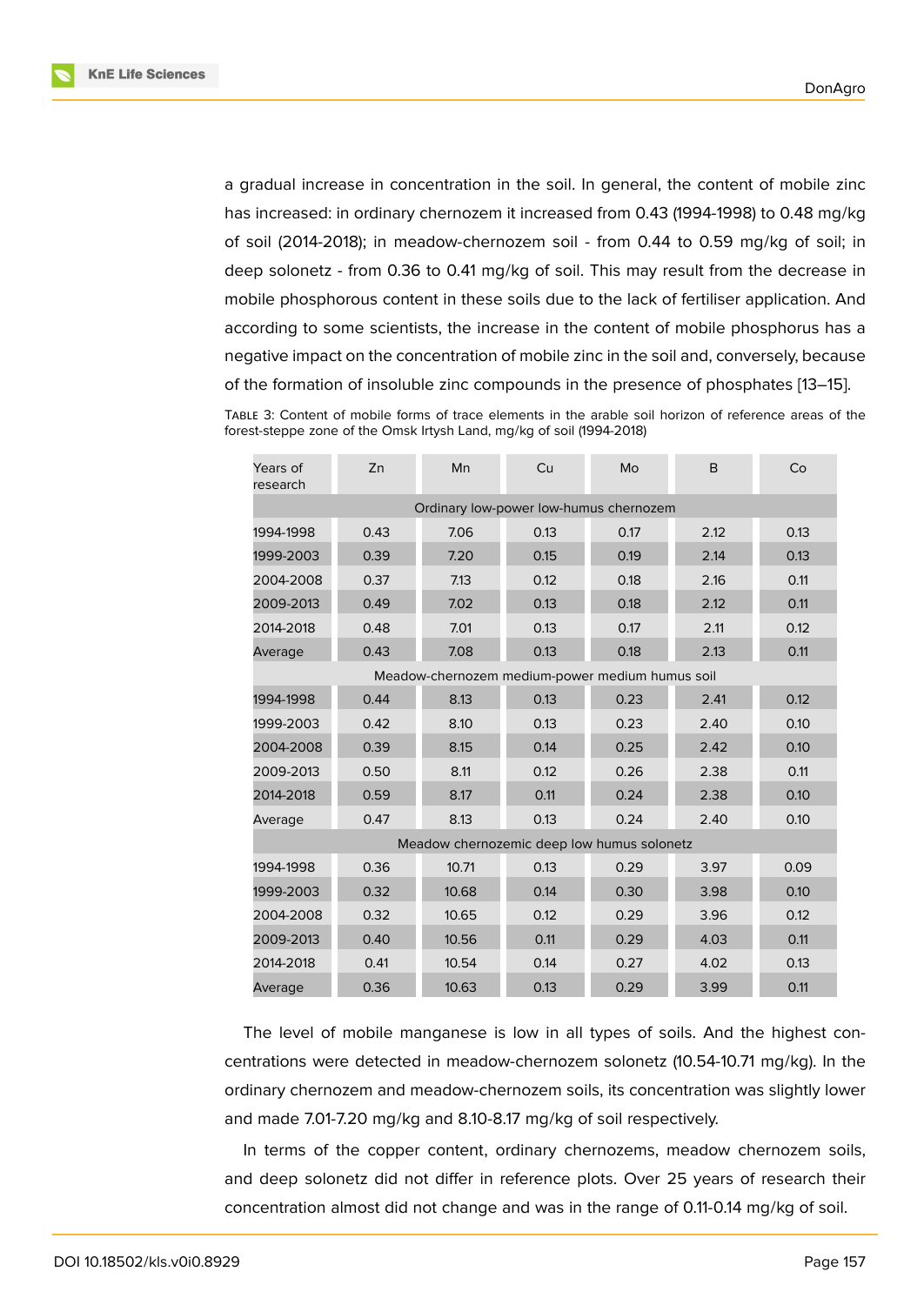One feature of molybdenum geochemistry in soils is its higher mobility in an alkaline environment. Movable compounds of molybdenum in ordinary chernozem varied at the level of 0.17-0.19 mg/kg of soil that corresponds to their average concentration in soil. Meadow-chernozem soils (0.23-0.26 mg/kg of soil) and meadow-chernozem deep solonetz (0.27-0.30) had a higher element content.

Monitoring observations show that all soils in the forest-steppe zone of Omsk Irtysh Land have a high level of pine forest content, which we noted earlier, and this is largely due to soil-forming rocks (Azarenko Yu.A. (2019). Over 25 years of research it remained almost unchanged, in reference plots the average level of boron was 2.11-2.16 mg/kg of soil in ordinary chernozems during the monitoring period. The level of accumulating mobile boron in meadow-chernozem soils is significantly higher, which is explained by the degree of salinization, and was 2.38-2.42 mg/kg of soil.

Distribution of boron in salts is due to the specifics of their geochemical conditions and the prevalence of accumulation processes in conditions of weak washing of the profile, intense physical evaporation of moisture from the soil surface and the inflow of soluble salts and compounds of trace element with the flow from the surrounding areas. The intensity of developing the solonetz process influences the content and distribution of boron in solonetz. As a rule, the greatest accumulation of boron is observed in the arable horizon of solonetz soils. In deep solonetz the boron concentration was 3.96-4.03 mg/kg of soil.

The concentration of cobalt did not depend on the type of soil, as in all studied soils the content of cobalt was at a low level and amounted to 0.09-0.13 mg/kg of soil.

#### **4. Discussion**

Some trace elements, such as copper and zinc, have a strong impact on plant development and product quality, and their excess may have toxic effects on human and animal bodies. Therefore, these elements also belong to heavy metals [11]. In the studied soils the concentration of mobile forms of copper and zinc is low and does not exceed MAC (which is 3 and 23 mg/kg, respectively). Therefore, it does not cause deterioration of the quality of the natural environment and the received agricult[ura](#page-7-1)l products.

# **5. Conclusion**

Thus, the content of mobile forms of trace elements in soils of the forest-steppe zone of the Omsk Irtysh Land depends on their properties and different soil and geochemical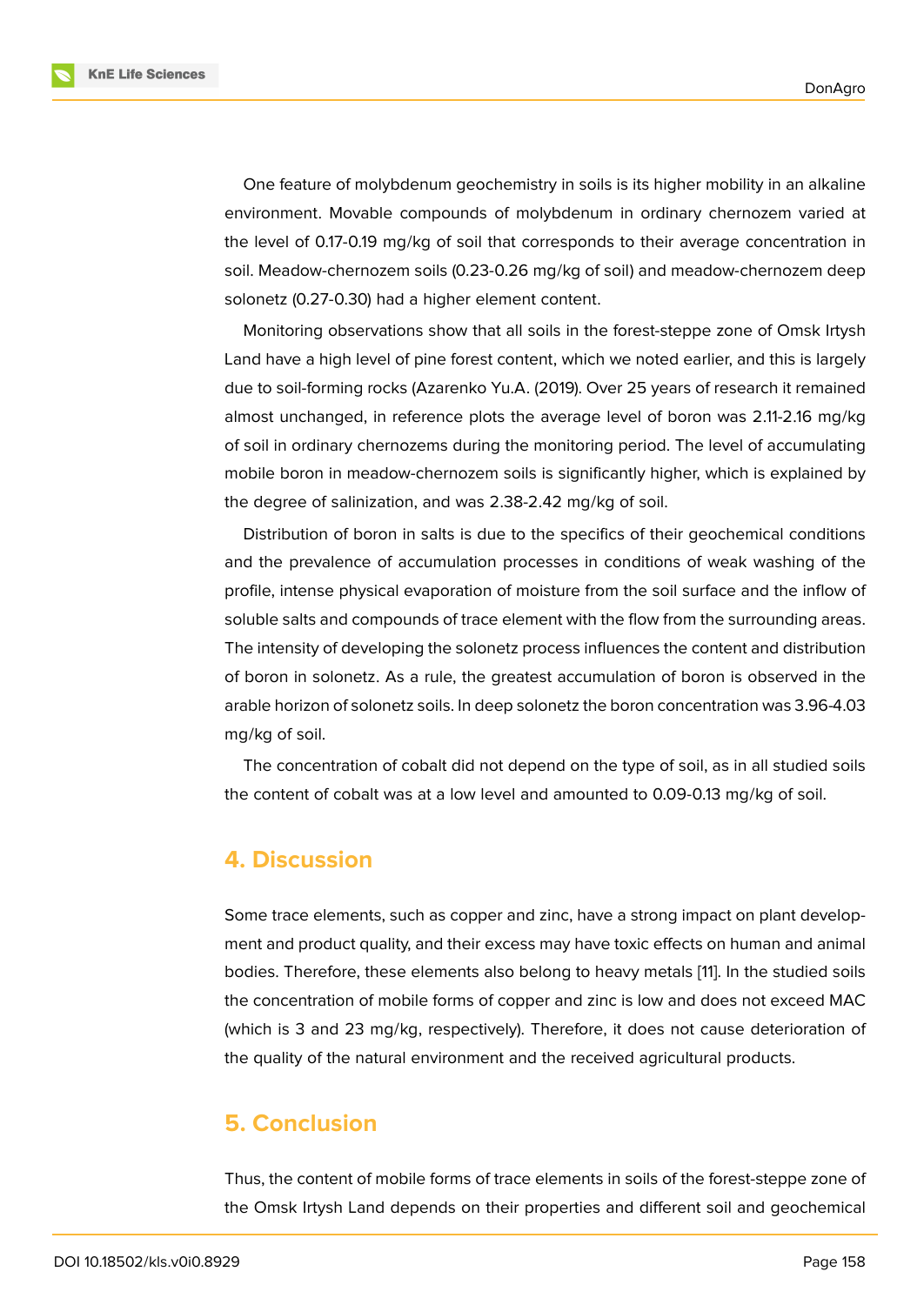

conditions. The studied soils have the necessary level for optimal development of agricultural crops only by the reserves of mobile molybdenum and boron. Other micronutrients have a deficiency that needs to be replenished by using micronutrient fertilisers to produce a stable crop and high-quality agricultural products. In terms of the content of mobile zinc, copper, and cobalt, ordinary chernozems, meadow chernozem soils, and deep solonetz did not differ in reference plots. Movable connections of molybdenum, manganese, and boron in ordinary chernozem are lower than in meadow chernozem soil, and the maximum ones were observed in solonetz meadow chernozemic deep.

# **Funding**

The scientific work was financed from the budgetary funds.

# **Acknowledgement**

The research was carried out on the equipment Of the center for collective use of Omsk State Agrarian University "Agrarian and technological research".

# **Conflict of Interest**

The authors have no conflict of interest to declare.

# **References**

- [1] Azarenko, Y.A. (2019). Assessing the Fund of Strongly Bound and Mobile Forms of Zinc in the Soils of Agrocenoses in the Forest-Steppe and Steppe Zones of the Omsk Irtysh Land.*Annals of Biology*, vol. 35, issue 1, pp. 67-72.
- [2] Azarenko, Y.A., Ermoxin, Y.I. and Aksenova, Y.V.(2019). Zinc in Soils of Agrocenoses of the Omsk Irtysh Land and the Efficiency of Zinc Fertilizers. *Agriculture*,vol. 2, pp. 13-17.
- [3] Parkhomenko, N., Garagul, A. and Shayakhmetov, M. (2019). The Use of Remote Sensing Methods to Study the Ecological State of Agricultural Soils.*Proceedings of the International Scientific Conference the Fifth Technological Order: Prospects for the Development and Modernization of the Russian Agro-Industrial Sector (TFTS 2019)*, vol. 1,pp. 269-273.